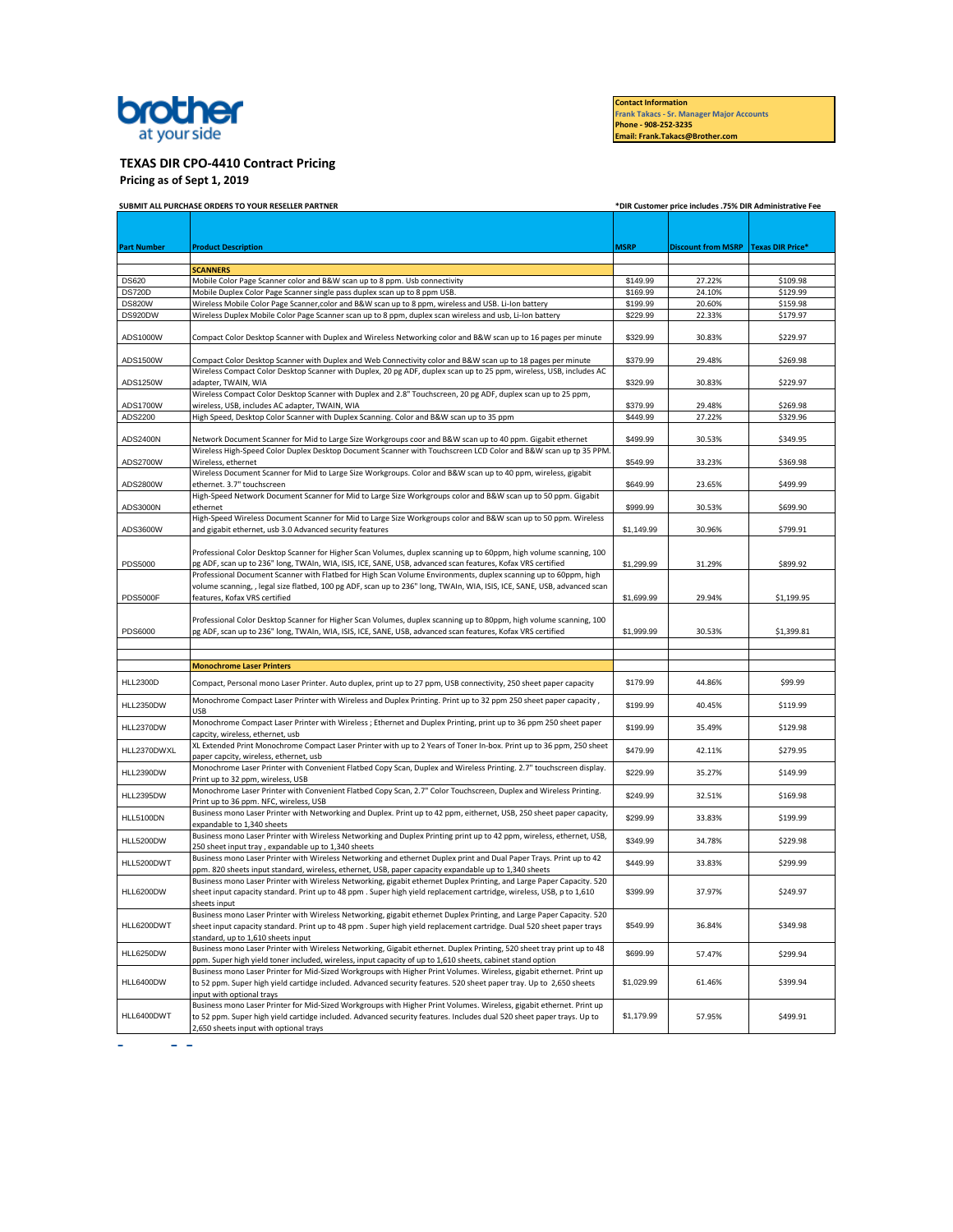## brother at your side

**Contact Information Frank Takacs - Sr. Manager Major Accounts** 

**Phone - 908-252-3235 Email: Frank.Takacs@Brother.com** 

## **TEXAS DIR CPO-4410 Contract Pricing**

**Pricing as of Sept 1, 2019** 

|                           | SUBMIT ALL PURCHASE ORDERS TO YOUR RESELLER PARTNER                                                                                                                                                                                                                                                      |                      | *DIR Customer price includes .75% DIR Administrative Fee |                      |
|---------------------------|----------------------------------------------------------------------------------------------------------------------------------------------------------------------------------------------------------------------------------------------------------------------------------------------------------|----------------------|----------------------------------------------------------|----------------------|
| <b>Part Number</b>        | <b>Product Description</b>                                                                                                                                                                                                                                                                               | <b>MSRP</b>          | Discount from MSRP Texas DIR Price <sup>®</sup>          |                      |
|                           | <b>Color Laser Printers</b>                                                                                                                                                                                                                                                                              |                      |                                                          |                      |
|                           | Compact Digital Color Printer with Wireless, 19 ppm, 250 sheet paper capacity, wireless, USB, high yield replacement                                                                                                                                                                                     |                      |                                                          |                      |
| <b>HLL3210CW</b>          | cartridges<br>Compact Digital Color Printer with Wireless and Duplex Printing, 25 ppm, 250 sheet paper capacity, wireless, USB, high                                                                                                                                                                     | \$299.99             | 33.83%                                                   | \$199.99             |
| HLL3230CDW                | vield replacement cartridges                                                                                                                                                                                                                                                                             | \$379.99             | 34.70%                                                   | \$249.99             |
| HLL3290CDW                | Compact Digital Color Printer with Convenient Flatbed Copy & Scan, Plus Wireless and Duplex Printing, 25 ppm, 250<br>sheet paper capacity, wireless, USB                                                                                                                                                 | \$499.99             | 40.45%                                                   | \$299.98             |
| HLL8260CDW                | Business Color Laser Printer with Duplex Printing and Wireless Networking.gigabit ethernet Print up to 33 ppm, USB, 250<br>sheet paper capacity, expandable up to 1,050 sheets                                                                                                                           | \$529.99             | 38.20%                                                   | \$329.99             |
| HLL8360CDW                | Business Color Laser Printer with Duplex Printing and Wireless Networking, gigabit ethernet. Print up to 33 ppm. Super<br>high yield replacement cartridges, 250 sheet standard, expandable up to 1,300 sheets 2.7" touchscreen                                                                          | \$649.99             | 38.92%                                                   | \$399.99             |
| HLL8360CDWT               | Business Color Laser Printer with Duplex Printing and Wireless Networking, gigabit ethernet. Print up to 33 ppm. Super<br>high yield replacement cartridges. Dual paper trays 250 and 520 sheet capacity, xpandable up to 1,300 sheets 2.7"<br>touchscreen                                               | \$799.99             | 37.97%                                                   | \$499.96             |
| HLL9310CDW                | Business Color Laser Printer for Mid-Size Workgroups with Higher Print Volumes, 33 ppm, advanced security features,<br>2.7" color touchscreen, ultra high yield replacement cartridges                                                                                                                   | \$1,499.99           | 60.30%                                                   | \$599.96             |
|                           |                                                                                                                                                                                                                                                                                                          |                      |                                                          |                      |
|                           | <b>Monochrome Laser MFCs</b>                                                                                                                                                                                                                                                                             |                      |                                                          |                      |
| DCPL2550DW                | Monochrome Laser Multi-function Printer with Wireless Networking and Duplex Printing print and copy up to 30 ppm,                                                                                                                                                                                        | \$299.99             | 47.07%                                                   | \$159.98             |
| DCPL5500DN                | no fax<br>Business Laser Multi-Function Printer with Duplex Printing and Networking print and copy up to 42 ppm. 40 page adf, no                                                                                                                                                                         | \$499.99             | 40.45%                                                   | \$299.98             |
| DCPL5600DN                | fax<br>Business Laser Multi-Function Printer with Duplex Printing and Networking. Print and copy up to 42 ppm. Legal size                                                                                                                                                                                | \$599.99             | 42.11%                                                   | \$349.94             |
| DCPL5650DN                | glass, 70 page adf, no fax<br>Business Laser Multi-function Printer with Duplex Print, Copy, Scan, and Networking. Single pass duplex copy and scan                                                                                                                                                      | \$649.99             | 38.92%                                                   | \$399.99             |
|                           | print and copy up to 42 ppm, high yield cartridge, no fax                                                                                                                                                                                                                                                |                      |                                                          |                      |
| <b>MFC7240</b><br>MFC8220 | Compact Laser All-in-One, 250 sheet paper capacity, 21 PPM, 20 page ADF, copy, scan, fax<br>Business Sheet-fed Laser All-in-One Printer, 21 ppm, 250 sheet paper capacity, high yield toner                                                                                                              | \$349.99<br>\$499.99 | 43.29%<br>40.45%                                         | \$199.97<br>\$299.98 |
| MFCL2720DW                | Compact Laser All-in-One with Wireless Networking and Duplex Printing, 30 ppm, ethernet, usb, 250 sheet paper                                                                                                                                                                                            | \$379.99             | 39.93%                                                   | \$229.97             |
| MFCL2710DW                | capacity<br>Monochrome Compact Laser All-in-One Printer with Duplex Printing and Wireless Networking, 32 ppm, ethernet, usb,<br>250 sheet paper capacity                                                                                                                                                 | \$349.99             | 43.29%                                                   | \$199.97             |
| MFCL2750DW                | Compact Laser All-in-One Printer with Single-pass Duplex Copy and Scan, Wireless and NFC, 36 ppm, 250 sheet paper<br>capacity, 50 sheet ADF, 2.7" touchscreen, ethernet, usb                                                                                                                             | \$429.99             | 42.30%                                                   | \$249.97             |
| MFCL2750DWXL              | XL Extended Print Compact Laser All-in-One Printer with up to 2 Years of Toner In-box, 6 ppm, 250 sheet paper capacity,<br>50 sheet ADF, 2.7" touchscreen, ethernet, usb                                                                                                                                 | \$649.99             | 38.92%                                                   | \$399.99             |
| MFCL5700DW                | Business Laser All-in-One Printer with Duplex Printing and Wireless Networking, 42 ppm, 250 sheet paper capacity, up to                                                                                                                                                                                  | \$549.99             | 36.84%                                                   | \$349.98             |
| MFCL5800DW                | 1,340 sheets, 50 sheet ADF, ethernet, usb 3.7" tocuhscreen<br>Business Laser All-in-One Printer with Duplex Printing and Wireless Networking, 42 ppm, 250 sheet paper capacity, up to                                                                                                                    | \$649.99             | 38.92%                                                   | \$399.99             |
| MFCL5900DW                | 1,340 sheets, 70 sheet ADF, ethernet, usb 3.7" tocuhscreen<br>Business Laser All-in-One Printer with Duplex Print, Scan and Copy, Wireless Networking, duplex copy and scan, legal                                                                                                                       | \$699.99             | 36.20%                                                   | \$449.94             |
| MFCL6750DW                | size glass, 42 ppm, 3.7" touchscreen, gigabit ethernet, USB<br>Business Laser All-in-One with Advanced Duplex, Wireless Networking and Large Paper Capacity, 520 sheet paper tray<br>standard, 48 ppm, duplex copy and scan, 4.85" touchscreen, gigabit ethernet, USB, advanced security features, super | \$1,499.99           | 60.30%                                                   | \$599.96             |
| MFCL6900DW                | high yield replacement cartridge<br>Business Laser All-in-One Printer for Mid-Sized Workgroups with Higher Print Volumes, 52 ppm, duplex copy and scan,<br>4.85" touchscreen, 80 pg ADF, gigabit ethernet, USB, advanced security features, ultra high yield replacement cartridge                       | \$1,649.99           | 57.90%                                                   | \$699.86             |
|                           |                                                                                                                                                                                                                                                                                                          |                      |                                                          |                      |
|                           |                                                                                                                                                                                                                                                                                                          |                      |                                                          |                      |
|                           | <b>Color Laser MFCs</b>                                                                                                                                                                                                                                                                                  |                      |                                                          |                      |
| MFCL3710CW                | Compact Digital Color All-in-One Printer with Wireless, 50 sheet ADF, wireless, 3.7" touchscreen, 19 ppm, high yiled<br>replacement cartridges, wireless, USB                                                                                                                                            | \$599.99             | 42.11%                                                   | \$349.94             |
| MFCL3750CDW               | Compact Digital Color All-in-One Printer with 3.7" Color Touchscreen, Wireless and Duplex Printing, 50 sheet ADF,<br>wireless, ethernet, usb, 25 ppm                                                                                                                                                     | \$649.99             | 38.92%                                                   | \$399.99             |
| MFCL8610CDW               | Business Color Laser All-in-One Printer with Duplex Printing and Wireless Networking, 33 ppm, 50 pg ADF, gigabit<br>ethernet, USB, 3.7" touchscreen, high yield replacement cartridges, 250 sheet paper capacity, expandable up to 1,050<br>sheets                                                       | \$849.99             | 38.12%                                                   | \$529.92             |
| MFCL8900CDW               | Business Color Laser All-in-One Printer with Duplex Print, duplex scan and copy, Wireless Networking, 33 ppm, 70 pg<br>ADF, gigabit ethernet, USB, 5" touchscreen, super high yield replacement cartridges, 250 sheet paper capacity,<br>expandable up to 1,300 sheets                                   | \$949.99             | 37.32%                                                   | \$599.92             |
| MFCL9570CDW               | Business Color Laser All-in-One for Mid-Size Workgroups with Higher Print Volumes, 33 ppm, 80 pg ADF, gigabit<br>ethernet, USB, 7" touchscreen, ultra high yield replacement cartridges, 250 sheet paper capacity, expandable up to<br>2,380 sheets, advanced security features                          | \$1,899.99           | 58.21%                                                   | \$799.96             |
|                           |                                                                                                                                                                                                                                                                                                          |                      |                                                          |                      |
|                           | <b>Fax Machines</b>                                                                                                                                                                                                                                                                                      |                      |                                                          |                      |
| FAX2840                   | High-Speed Laser Fax 250 sheet paper capacity USB 2.0 up to 21ppm laser printing.                                                                                                                                                                                                                        | \$329.99             | 39.85%                                                   | \$199.98             |
| FAX2940                   | High-Speed Laser Fax 250 sheet paper capacity USB 2.0 up to 30 ppm laser printing                                                                                                                                                                                                                        | \$499.99             | 40.45%                                                   | \$299.98             |
| FAX4100e                  | High-Speed Business Laser Fax 250-sheet paper tray 30-sheet auto feeder 15 CPM                                                                                                                                                                                                                           | \$499.99             | 40.45%                                                   | \$299.98             |
| <b>PPF4750e</b>           | High-Performance Business Laser Fax, 250 sheet paper tray standard, optional 250 sheet tray, parallel, USB, optional<br>ethernet, high yield replacement cartridge                                                                                                                                       | \$799.99             | 37.97%                                                   | \$499.96             |
| PPF5750e                  | High-Performance Laser Fax with Networking and Dual Paper Trays, parallel, USB, ethernet, high yield replacement<br>cartridge                                                                                                                                                                            | \$1,299.99           | 31.29%                                                   | \$899.92             |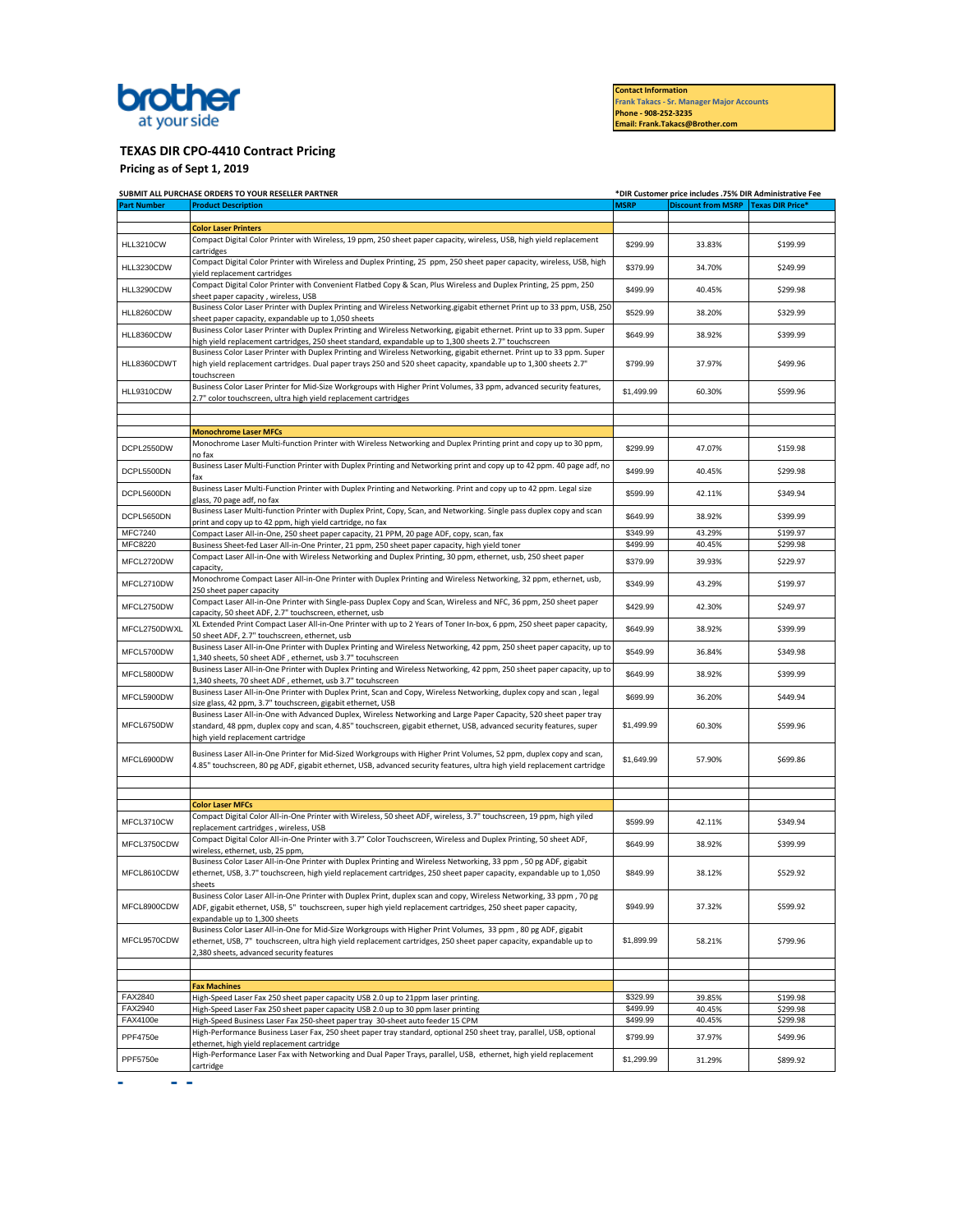

**Contact Information Frank Takacs - Sr. Manager Major Accounts** 

**Phone - 908-252-3235 Email: Frank.Takacs@Brother.com** 

**TEXAS DIR CPO-4410 Contract Pricing** 

**Pricing as of Sept 1, 2019** 

|                    | SUBMIT ALL PURCHASE ORDERS TO YOUR RESELLER PARTNER                                                                                                                                                                                                                                 |                        | *DIR Customer price includes .75% DIR Administrative Fee |                      |  |
|--------------------|-------------------------------------------------------------------------------------------------------------------------------------------------------------------------------------------------------------------------------------------------------------------------------------|------------------------|----------------------------------------------------------|----------------------|--|
| <b>Part Number</b> | <b>Product Description</b>                                                                                                                                                                                                                                                          | <b>MSRP</b>            | Discount from MSRP   Texas DIR Price*                    |                      |  |
|                    | <b>Color Inkjet MFCs</b>                                                                                                                                                                                                                                                            |                        |                                                          |                      |  |
|                    | COLOR AIO INKJET MULTIFUNCTION, PRINT, COPY, SCAN, FAX, DUPLEX, WIRELESS 802.11B/G/N, ETHERNET, WI-FI                                                                                                                                                                               |                        |                                                          |                      |  |
| MFCJ985dw          | DIRECT, NFC, USB 2.0, LEGAL, 20 SHEET ADF, SCAN TO; E-mail, Image, OCR, Media Cards, File and USB Flash Memory<br>Drive, 2 year warranty                                                                                                                                            | \$349.99               | 43.29%                                                   | \$199.97             |  |
| MFCJ985dwXL        | COLOR AIO INKJET MULTIFUNCTION, PRINT, COPY, SCAN, FAX, DUPLEX, WIRELESS 802.11B/G/N, ETHERNET, WI-FI<br>DIRECT, NFC, USB 2.0, LEGAL, 20 SHEET ADF, SCAN TO; E-mail, Image, OCR, Media Cards, File and USB Flash Memory<br>Drive, 2 year warranty,                                  | \$499.99               | 40.45%                                                   | \$299.98             |  |
| MFCJ995dw          | INKvestment Tank Color Inkjet All-in-One Printer with Up to 1-Year of Ink In-box, 150 sheet paper capacity, 2.7" touch<br>screen ,802.11 b/g/n, Ethernet, NFC, Wi Fi Direct, Hi-Speed USB 2.0, 2 year warranty                                                                      | \$349.99               | 43.29%                                                   | \$199.97             |  |
| MFCJ995dwXL        | INKvestment Tank Color Inkjet All-in-One Printer with Up to 2 Year of Ink In-box, 150 sheet paper capacity, 2.7" touch<br>screen ,802.11 b/g/n, Ethernet, NFC, Wi Fi Direct, Hi-Speed USB 2.0, 2 year warranty                                                                      | \$499.99               | 40.45%                                                   | \$299.98             |  |
| MFCJ5330dw         | Business Smart Plus Color Inkjet All-in-One, 11 x 17 paper tray capacity, 250 sheets. ISP print speed 22ppm black, 20 ppm<br>color, high yield ink, 2 year warranty                                                                                                                 | \$349.99               | 43.29%                                                   | \$199.97             |  |
| MFCJ6530dw         | Business Smart Pro Color Inkjet All-in-One 250 sheet paper capacity, ledger size glass, 50 sheet ADF, 22 ppm black 20<br>ppm color                                                                                                                                                  | \$349.99               | 34.78%                                                   | \$229.98             |  |
| MFCJ6930dw         | Business Smart Pro Color Inkjet All-in-One, , ledger size glass, 11 x 17 paper cpacity, 2 year warranty, wireless, ethernet,<br>usb, 22 ppm black 20 ppm color                                                                                                                      | \$499.99               | 40.45%                                                   | \$299.98             |  |
| MFCJ5845dw         | INKvestment Tank Color Inkjet All-in-One Printer with Up to 1-Year of Ink In-box,802.11 b/g/n, Ethernet, Wi Fi Direct, Hi-<br>Speed USB 2.0,3.7" touchscreen, 50 sheet ADF, 250 sheet paper capacity standard                                                                       | \$429.99               | 42.30%                                                   | \$249.97             |  |
| MFCJ5845dwXL       | INKvestment Tank Color Inkjet All-in-One Printer with Up to 2 -Year of Ink In-box,802.11 b/g/n, Ethernet, Wi Fi Direct, Hi-<br>Speed USB 2.0 ,3.7" touchscreen, 50 sheet ADF, 250 sheet paper capacity standard, 11 x 17 printing , 2 year warranrty                                | \$699.99               | 43.29%                                                   | \$399.94             |  |
| MFCJ5945dw         | INKvestment Tank Color Inkjet All-in-One Printer with Wireless, Duplex Printing, NFC and Up to 1-Year of Ink In-box, dual<br>paper trays, 500 sheet input, 2 year warranty, 802.11 b/g/n, Ethernet, NFC, Wi Fi Direct, Hi-Speed USB 2.0, single pass<br>duplex copy, scan           | \$499.99               | 40.45%                                                   | \$299.98             |  |
| MFCJ6545dw         | INKvestment Tank Color Inkjet All-in-One Printer with Up to 1-Year of Ink In-box, print, copy, scan, fax up to 11 x 17, 2<br>year warranty, 250 sheet paper capacity,                                                                                                               | \$479.99               | 42.11%                                                   | \$279.95             |  |
| MFCJ6545dwXL       | INKvestment Tank Color Inkjet All-in-One Printer with Up to 2-Year of Ink In-box, print, copy, scan, fax up to 11 x 17, 2<br>year warranty, 250 sheet paper capacity,                                                                                                               | \$899.99               | 52.58%                                                   | \$429.98             |  |
| MFCJ6945dw         | NKvestment Tank Color Inkjet All-in-One Printer with Wireless, Duplex Printing, NFC, 11" x 17" Scan Glass and Up to 1-<br>Year of Ink In-box                                                                                                                                        | \$549.99               | 36.84%                                                   | \$349.98             |  |
|                    |                                                                                                                                                                                                                                                                                     |                        |                                                          |                      |  |
|                    | <b>Label Printers</b>                                                                                                                                                                                                                                                               |                        |                                                          |                      |  |
| PTD400             | Versatile, Easy-to-Use Label Maker, prints up to 18MM, 3.4" labels, QWERTY keyboard, laminated labels                                                                                                                                                                               | \$79.99                | 37.97%                                                   | \$49.99              |  |
| PTD400VP           | Versatile, Easy-to-Use Label Maker with Carry Case and Adapter, prints up to 18MM, 3.4" labels, QWERTY keyboard,<br>laminated labels                                                                                                                                                | \$129.99               | 31.29%                                                   | \$89.99              |  |
| PTD450             | PC-connectable label maker, included AC power adapter and USB cable, laminated labels. 14 fonts 10 font styles over<br>600 symbols plus barcodes, built-in keyboard or connect to PC or Mac                                                                                         | \$129.99               | 38.92%                                                   | \$79.99              |  |
| PTD600             | PC-Connectable Label Maker with Color Display, built in keyboard, prints lables up to 1" wide, full color graphical display,<br>lamiated labels                                                                                                                                     | \$159.99               | 37.97%                                                   | \$99.99              |  |
| PTD600VP           | PC-Connectable Label Maker with Color Display and Carry Case, uilt in keyboard, prints lables up to 1" wide, full color<br>graphical display, laminated labels                                                                                                                      | \$179.99               | 28.32%                                                   | \$129.98             |  |
| PTD800W            | High-volume, high-resolution portable label maker. removable, fold-down QWERTY keyboard, WiFi/Mobile Device & PC<br>Connectivity, laminated labels                                                                                                                                  | \$699.99               | 29.11%                                                   | \$499.94             |  |
| QL800              | High-speed, Professional Label Printer. prints labels up to 2.4" wide, auto crop, 93 labels per minute, die cut or<br>continuous length labels, auto cutter, plug and play, USB, optional black / red printing                                                                      | \$149.99               | 33.84%                                                   | \$99.98              |  |
| QL810W             | Ultra-fast Label Printer with Wireless Networking, prints labels up to 2.4" wide, auto crop, 110 labels per minute, die cut<br>or continuous length labels, auto cutter, plug and play, USB, wireless, optional black / red printing, supports AirPrint,<br>optional Li-Ion battery | \$199.99               | 35.49%                                                   | \$129.98             |  |
| QL820NWB           | Professional, Ultra Flexible Label Printer with Multiple Connectivity options, 10 labels per minute, die cut or continuous<br>length labels, auto cutter, plug and play, USB, wireless, bluetooth optional black / red printing , supports AirPrint,<br>optional Li-Ion battery     | \$289.99               | 40.11%                                                   | \$174.98             |  |
| QL1100             | Brother QL-1100 Wide Format, Professional Label Printer, prints labels up to 4" wide, auto crop, 69 labels per minute, die<br>cut or continuous length labels, auto cutter, plug and play, USB                                                                                      | \$299.99               | 40.45%                                                   | \$179.98             |  |
| QL1110NWB          | Brother QL-1100 Wide Format, Professional Label Printer, prints labels up to 4" wide, auto crop, 69 labels per minute, die<br>cut or continuous length labels, auto cutter, plug and play, USB, wireless, ethenet and bluetooth                                                     | \$549.99               | 49.47%                                                   | \$279.99             |  |
|                    |                                                                                                                                                                                                                                                                                     |                        |                                                          |                      |  |
|                    | <b>Accessories</b>                                                                                                                                                                                                                                                                  |                        |                                                          |                      |  |
| LT5500             | 250 sheet Lower Paper Tray MFCL5700DW, 5800DW, 5850DW, 5900DW, 6700DW, 6800DW, DCPL5500DN, 5600DN,<br>5650DN & HLL5000D, 5100DN, 5200DW, 5200DWT, 6200DW, 6200DWT, 6300DW                                                                                                           | \$179.99               | 12.60%                                                   | \$158.49             |  |
| LT5505             | 250 Sheet Lower Paper Tray MFCL6750DW, 6900DW, HLL6250DW, 6400DW, 6400DWT                                                                                                                                                                                                           | \$179.99               | 12.60%                                                   | \$158.49             |  |
| LT6500             | 520 sheet Lower Paper Tray MFCL5700DW, 5800DW, 5850DW, 5900DW, 6700DW, 6800DW, DCPL5500DN, 5600DN,<br>5650DN & HLL5000D, 5100DN, 5200DW, 5200DWT, 6200DW, 6200DWT, 6300DW                                                                                                           | \$209.99               | 12.56%                                                   | \$184.99             |  |
| LT6505             | 520 Sheet Lower Paper Tray MFCL6750DW, 6900DW, HLL6250DW, 6400DW, 6400DWT                                                                                                                                                                                                           | \$209.99<br>\$1,099.99 | 12.56%<br>12.61%                                         | \$184.99<br>\$968.49 |  |
| TT4000<br>CB2000   | Tower Tray w/ Stabilizer (4 x 520 sheet trays) , MFCL6900DW, L9570CDW, HLL6400DW, L9310CDW<br>15.7" Printer Cabinet / Stand, MFCL6750DW, 6900DW, HLL6250DW, 6400DW, 6400DWT                                                                                                         | \$279.99               | 20.60%                                                   | \$223.98             |  |
| CB1010             | 15.7" Printer Cabinet / Stand, MFCL9570CDW, HLL9310CDW                                                                                                                                                                                                                              | \$279.99               | 20.60%                                                   | \$223.98             |  |
| CH1000             | Card Reader Holder, MFCL6800DW, 6900DW, HLL6300DW, 6400DW, 6400DWT                                                                                                                                                                                                                  | \$19.99                | 13.18%                                                   | \$17.49              |  |
| LT330CL            | 250 Sheet Lower Paper Tray HLL8260CDW, L8360CDW, 8360CDWT, L9310CDW, MFCL8610CDW, L8900CDW,<br>_9570CDW                                                                                                                                                                             | \$179.99               | 6.81%                                                    | \$168.99             |  |
| LT340CL            | 500 Sheet Lower Paper Tray HLL8360CDW, 8360CDWT, L9310CDW, MFCL8900CDW, L9570CDW                                                                                                                                                                                                    | \$249.99               | 8.69%                                                    | \$229.98             |  |
| MX4000<br>TC4000   | 4 Bin Mailbox / Sorter / Stacker, HLL6400DW, 6400DWT<br>Tower Tray Connector, MFCL9570CDW, HLL9310CDW                                                                                                                                                                               | \$399.99<br>\$41.49    | 12.66%<br>6.72%                                          | \$351.97<br>\$38.99  |  |